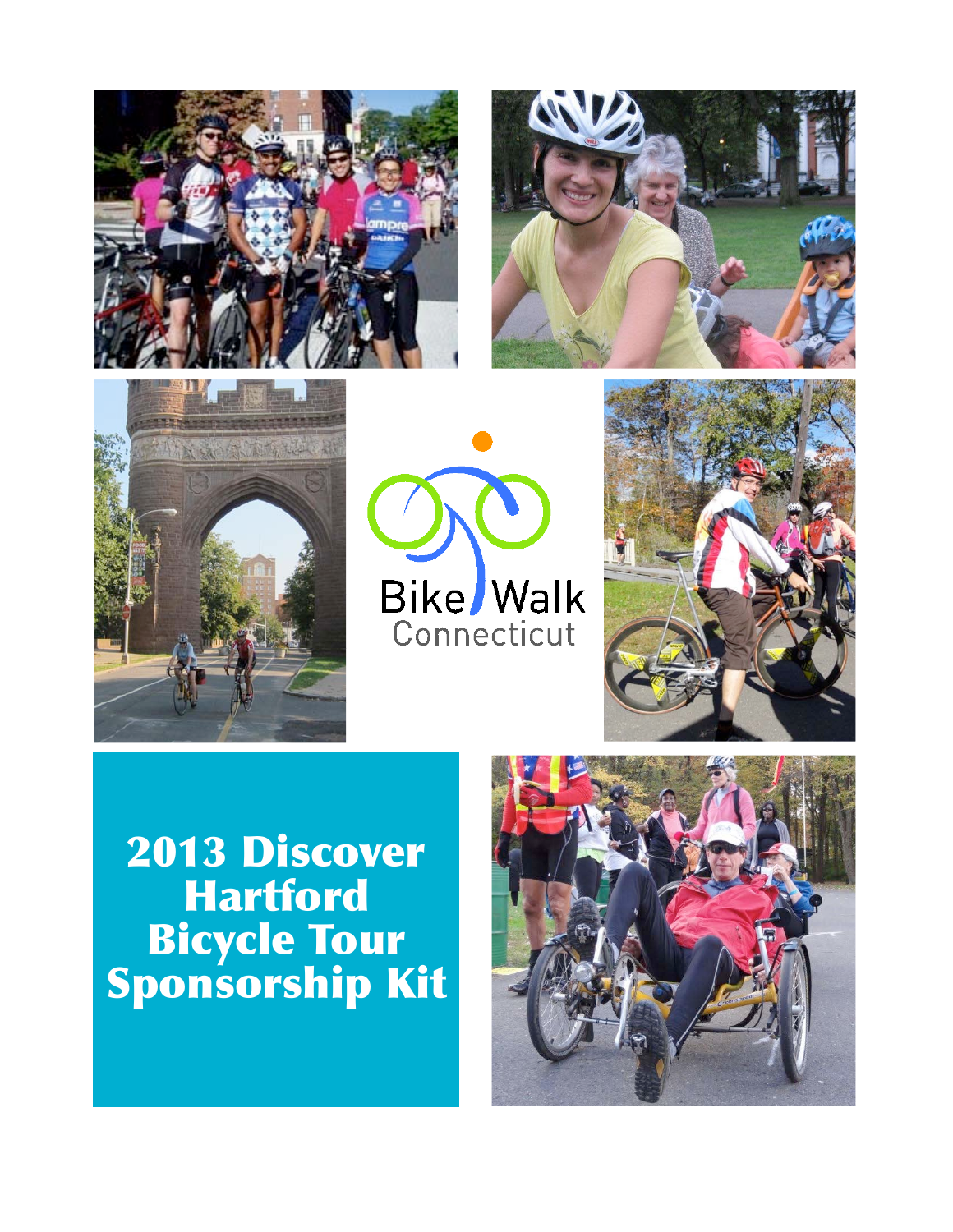

#### **What is Bike Walk Connecticut?**

Bike Walk Connecticut is a nonprofit 501(C)(3), member-supported organization whose goal is to make cycling and walking safe, feasible and attractive for a healthier, cleaner Connecticut.

Bike Walk Connecticut is the only organization working statewide to make Connecticut bikeand pedestrian-friendly.

We work locally to increase grassroots efforts to make communities better places to bike and walk; at the state legislature to advance laws that protect the rights of cyclists and walkers, and at the DOT to make sure that policies and engineering practices that will improve conditions for cyclists are implemented.

#### **What is the 2013 Discover Hartford Bicycle Tour?**

The Discover Hartford Bicycle Tour is a non-competitive event that is open to cyclists of all ages and abilities. The event gives riders an opportunity to explore the capitol city's diverse neighborhoods, architectural, historical and cultural gems, as well as parks by bicycle. Cyclists can participate in a 10-, 25- or 40-mile ride.

This is the 6th year Bike Walk Connecticut will be putting on the tour. It will take place on Saturday, September 21, 2013 in conjunction with Hartford's EnvisonFest, a city-wide festival that celebrates Hartford's diversity, ingenuity, culture and institutions.



### **How many individuals will you reach by sponsoring the 2013 Discover Hartford Bicycle Tour?**

Approximately 1,000 individuals will take part in the Discover Hartford Bicycle Tour and 10,000 plus individuals will attend the Hartford EnvisionFest. We will also promote the event with print advertising, billboards, posters, mailers and banners reaching thousands of individuals. Additionally, our mailing list of 3,500 will receive all of our promotional materials for the event. With the variety of sponsorships we have available, you will be able to reach a great number of potential clients and consumers from the Greater Hartford area.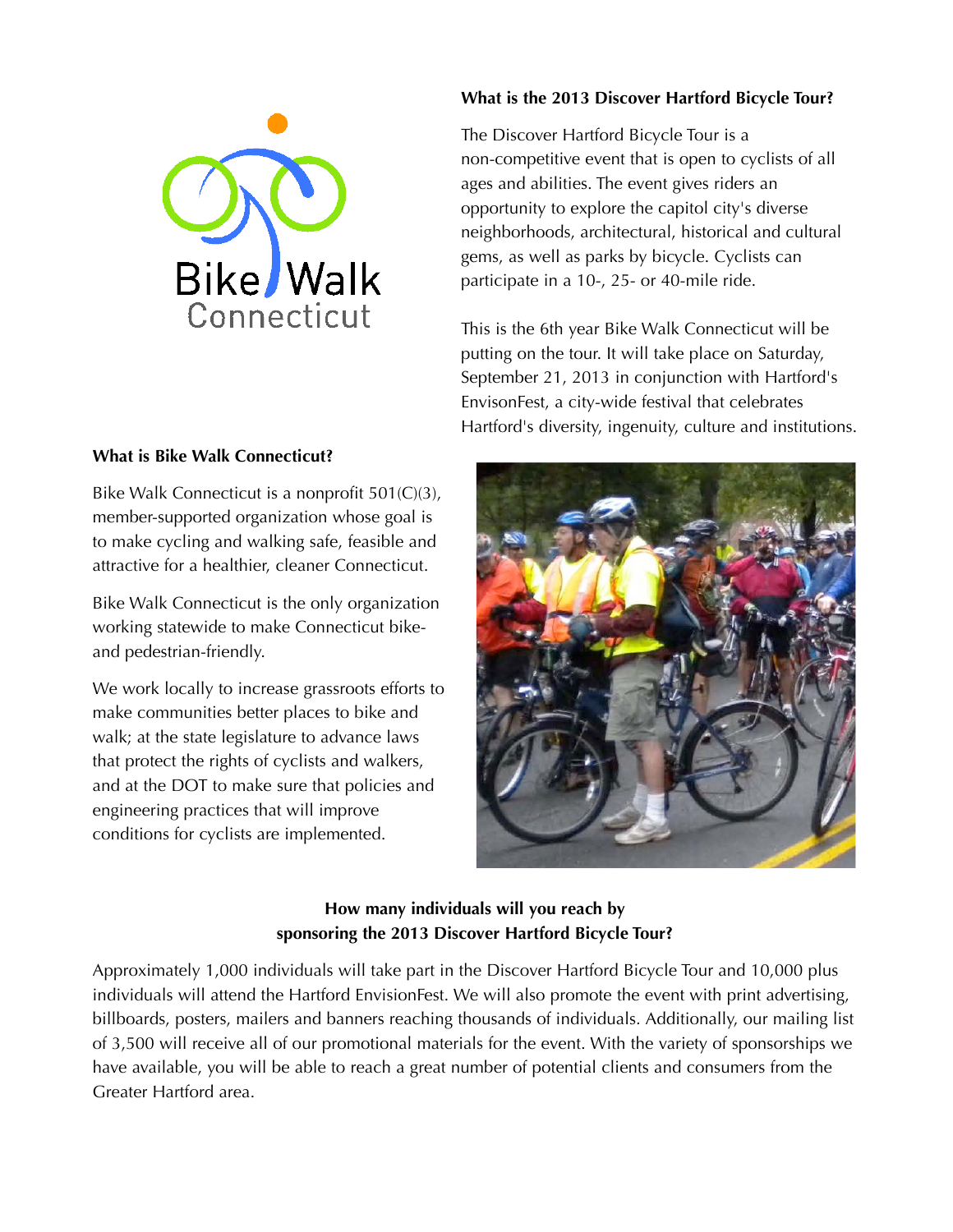## 2013 Discover Hartford Bicycle Tour Sponsorship Opportunities

| <b>Sponsor Benefits</b>                                           | <b>Presenting</b><br><b>Sponsor</b> | Gold<br><b>Sponsor</b> | <b>Silver</b><br>Sponsor | <b>Bronze</b><br>Sponsor |
|-------------------------------------------------------------------|-------------------------------------|------------------------|--------------------------|--------------------------|
| Sponsor recognition from event<br>stage                           |                                     |                        |                          |                          |
| Company name and logo on event<br>web site                        |                                     |                        |                          |                          |
| Company logo on promotional<br>brochures, posters and print ads   |                                     |                        |                          |                          |
| Company name and logo on event<br>banners                         |                                     |                        |                          |                          |
| Complementary registration for<br>employees                       | 100                                 | 50                     | 25                       | 10                       |
| Company name and logo on event<br>t-shirts                        |                                     |                        |                          |                          |
| Company logo on banner in<br>Bushnell Park in Hartford            |                                     |                        |                          |                          |
| Company representative will<br>announce tour start from bandstand |                                     |                        |                          |                          |
| <b>Sponsorship Fee</b>                                            | \$10,000                            | \$5,000                | \$2,500                  | \$1,000                  |

For more information, contact Bike Walk Connecticut's Executive Director, Kelly Kennedy at: Kelly.Kennedy@bikewalkct.org or 860.904.2420.

*Sponsorships need to be confirmed and paid for by August 15 in order to be included in printed promotional materials.*